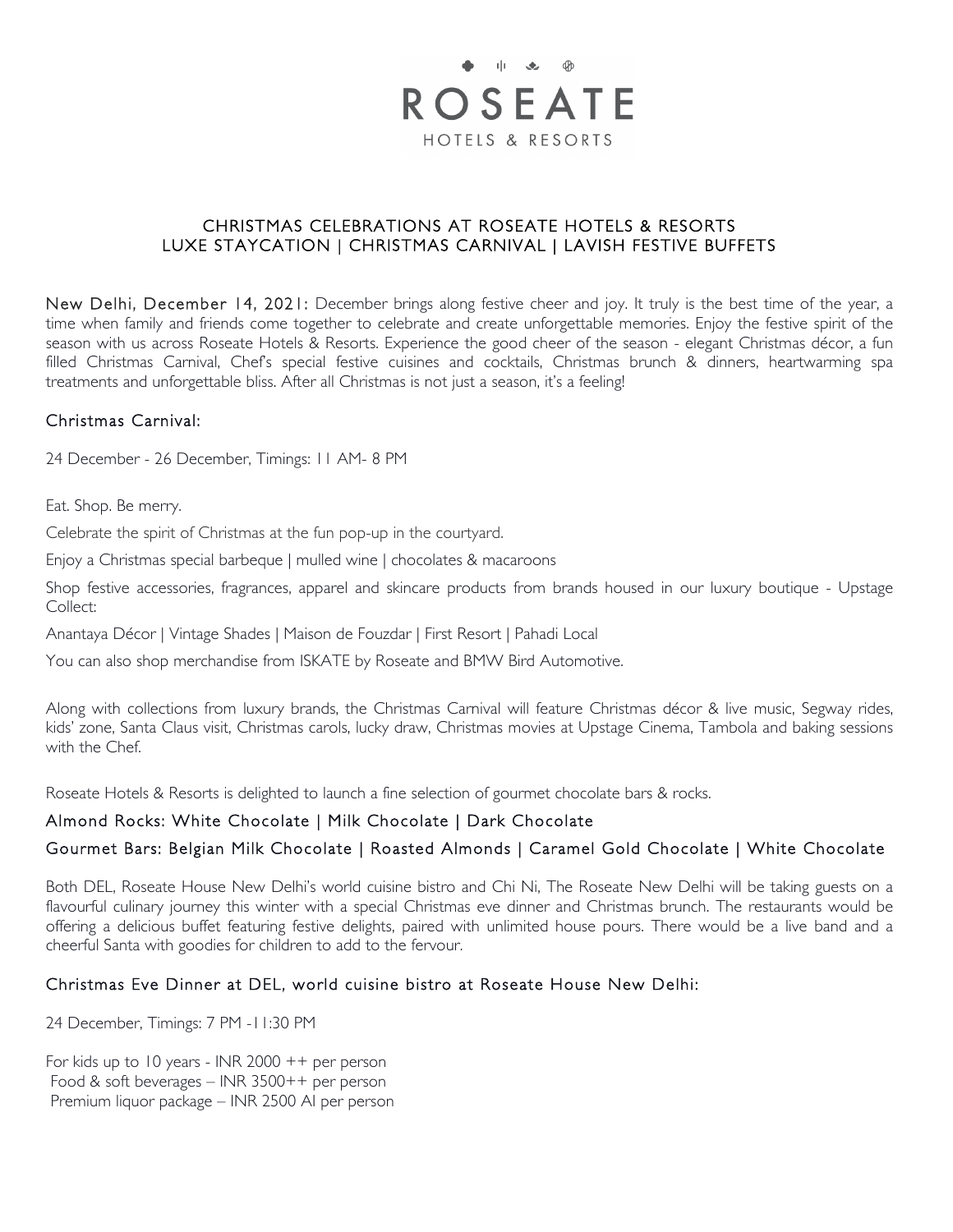

# Christmas Brunch at DEL, world cuisine bistro at Roseate House New Delhi:

25 December, Timings: 12 Noon – 3 pm

For kids up to 10 years - INR 2000 ++ per person Food & soft beverages – INR 3000++ per person Premium liquor package -INR 2500 AI per person

### Christmas Eve Dinner at Chi Ni, The Roseate New Delhi:

Food & soft beverages – INR 3499 AI per person Premium liquor package -INR 4999 AI per person

Christmas Brunch at Chi Ni, The Roseate New Delhi – INR 4999 AI per person

# Festivities at The Roseate Ganges:

### Christmas Eve Dinner at rooftop:

Celebrate Christmas eve under the stars at The Roseate Ganges with a specially curated Christmas set menu offering delicious festive delicacies, glass of mulled wine on arrival, unlimited mocktails alongside live music, all at INR 5999 AI per person.

#### Christmas Brunch:

 $\overline{a}$ 

Celebrate Christmas with a specially curated delectable brunch, unlimited cocktails and house spirits.

Food & Soft Beverages – INR 3999 AI per person Premium liquor package -INR 5999 AI per person

#### Roseate House, New Delhi Staycation Package

Experience a magical stay this festive season at Roseate House New Delhi at great prices: one-night stay with special Christmas amenities, a bottle of house wine and a delicious breakfast. Specially crafted packages are available from INR 11999 AI onwards for those who want to make the celebration even grander.

#### Festive Hampers

Experience the unmistakable joy of giving with Roseate Hotels & Resorts signature hamper for your loved ones which include plum cake, hot chocolate bombs, stolen bread, ginger cookies, minced pies, mixed nuts, Christmas pudding, Dundee cake etc.